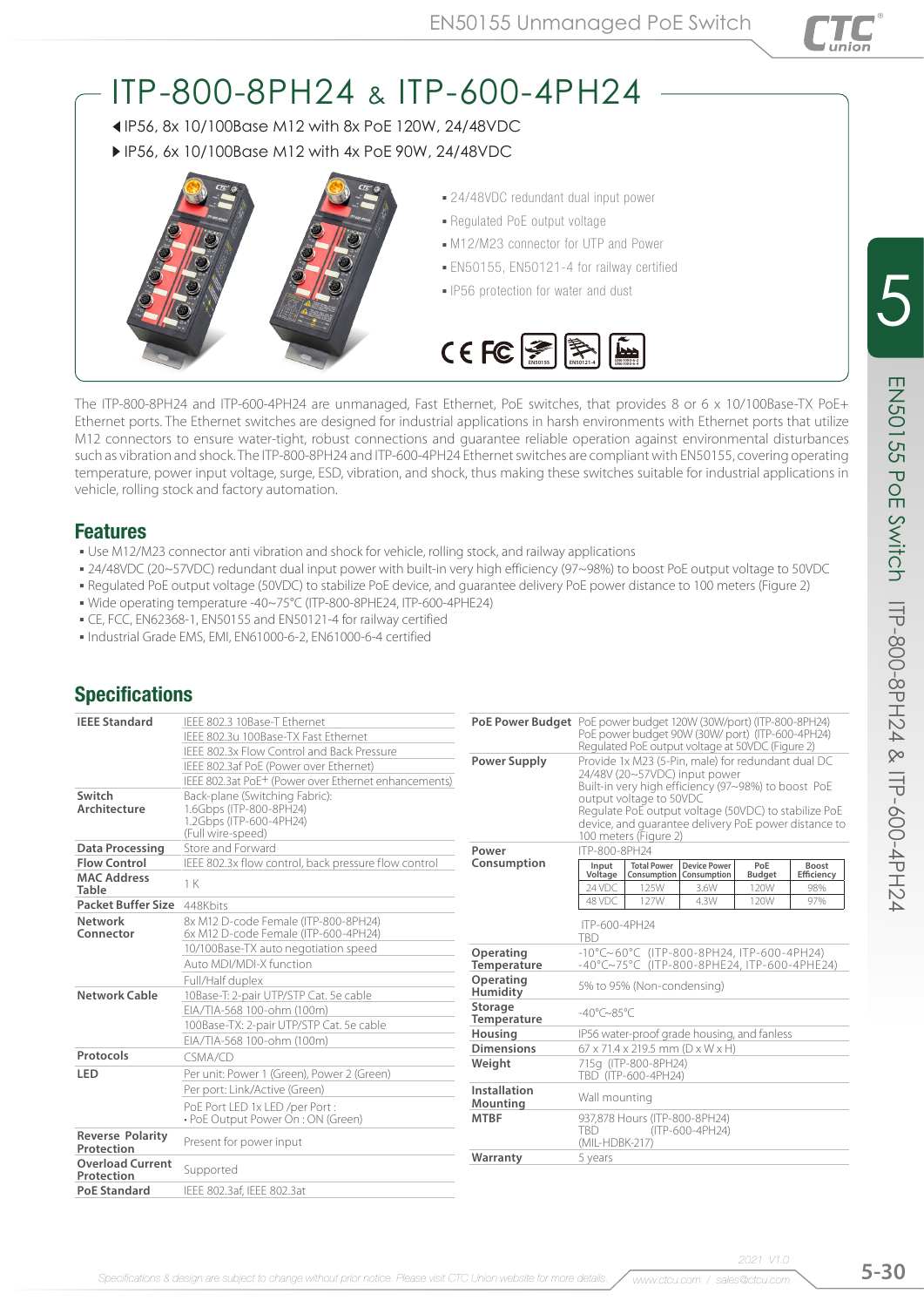

| <b>Certification</b>                                          |                                    | <b>EMS</b>                                 | EN61000-4-2 (ESD) Level 3, Criteria B                                                                            |  |  |  |  |
|---------------------------------------------------------------|------------------------------------|--------------------------------------------|------------------------------------------------------------------------------------------------------------------|--|--|--|--|
| <b>EMC</b>                                                    | CE (EN55024, EN55032)              | (Electromagnetic                           | EN61000-4-3 (RS) Level 3, Criteria A                                                                             |  |  |  |  |
| EMI                                                           | FCC, FCC Part 15 Subpart B Class A | Susceptibility)<br><b>Protection Level</b> | EN61000-4-4 (Burst) Level 3, Criteria A<br>EN61000-4-5 (Surge) Level 3, Criteria B                               |  |  |  |  |
|                                                               | Œ                                  |                                            |                                                                                                                  |  |  |  |  |
| <b>Railway Traffic</b>                                        | EN50155, EN50121-4                 |                                            | EN61000-4-6 (CS) Level 3, Criteria A<br>EN61000-4-8 (PFMF, Magnetic Field) Field Strength:<br>300A/m, Criteria A |  |  |  |  |
| Immunity for<br><b>Heavy Industrial</b>                       |                                    |                                            |                                                                                                                  |  |  |  |  |
|                                                               | EN61000-6-2                        |                                            |                                                                                                                  |  |  |  |  |
| Environment                                                   |                                    |                                            | EN61000-4-11 Voltage Dips                                                                                        |  |  |  |  |
| <b>Emission for</b><br><b>Heavy Industrial</b><br>Environment |                                    | Safety                                     | EN62368-1                                                                                                        |  |  |  |  |
|                                                               | EN61000-6-4                        | <b>Shock</b>                               | IEC 61373                                                                                                        |  |  |  |  |
|                                                               |                                    | Freefall                                   | IFC 60068-2-32                                                                                                   |  |  |  |  |
|                                                               |                                    | <b>Vibration</b>                           | IFC 61373                                                                                                        |  |  |  |  |
|                                                               |                                    |                                            |                                                                                                                  |  |  |  |  |

## Application

**Figure 1 :** EN50155 PoE switch in Smart Bus application



#### **Figure 2 :** High efficiency boost technology for PoE



- Regulated PoE output voltage (50VDC ) to stabilize PoE device
- Guarantee delivery PoE power distance to 100 meters
- Wide range input power 24/48VDC (20~57VDC)
- Built-in very high efficiency (97~98%) to boost PoE output voltage

5